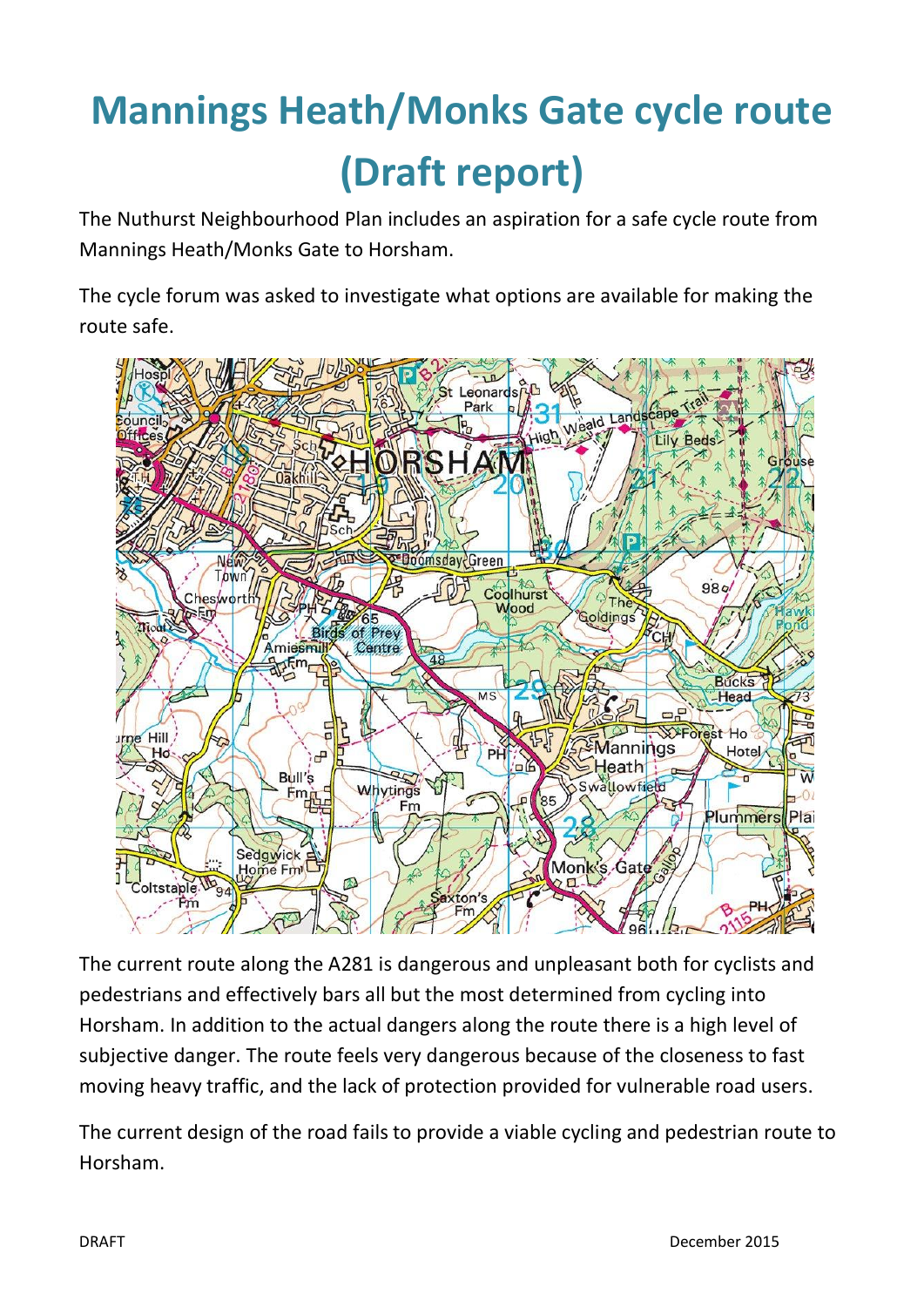## **Notes from riding the route into Horsham 30/7/15**

Any cycle route would most likely follow the footpath on the southern side of the A281.

The path is very narrow (typically 1.5m but often narrower). You are very close to the road and it feels very scary, especially going the "wrong way" out to Mannings Heath facing the oncoming traffic. There is a high risk of falling into the road.

The surface is poor in many places. There are tree roots, manhole covers etc. These can be difficult to see because of the dark caused by overhanging trees and the path is unswept and covered in leaves in places. You need to pay attention at all times.

Overhanging vegetation needs to be cut back. Much of it is on private property?

There is a fair amount of street furniture (posts, signs etc.) blocking the path.

Where should the route start? Nuthurst Road?

### **Options**

If what is being envisaged is simply making the current path shared-use then it will enable people to cycle legally into town but once it has been signed as a cycle route people would obviously start to use it, which could potentially be quite dangerous. Such a narrow part is not suitable for 2-way use or any sort of "heavy use". The simple case of two ordinary cyclists coming in opposite directions could be very dangerous. Any mistake puts you straight into the road.

There are several sections where the path is separated from the road by a grass verge and there is scope for widening the path.

The Sustrans Design Manual<sup>1</sup> states the minimum width for a one-way cycle track is 2m (or 1.5m + 0.5m margin) on a busy road over 40mph. (p16)

The minimum space needed for 2 cyclists passing each other (two-way track) is 2.5m. (p7)

Would it be marked by a white line near the kerb? It would help to delineate the path and would be especially helpful since it is quite dark under the trees.

There is a difficult section by the garage where you have to cross a wide entrance.

1

<sup>&</sup>lt;sup>1</sup> http://www.sustrans.org.uk/sites/default/files/file\_content\_type/sustrans\_handbook\_for\_cyclefriendly\_design\_11\_04\_14.pdf